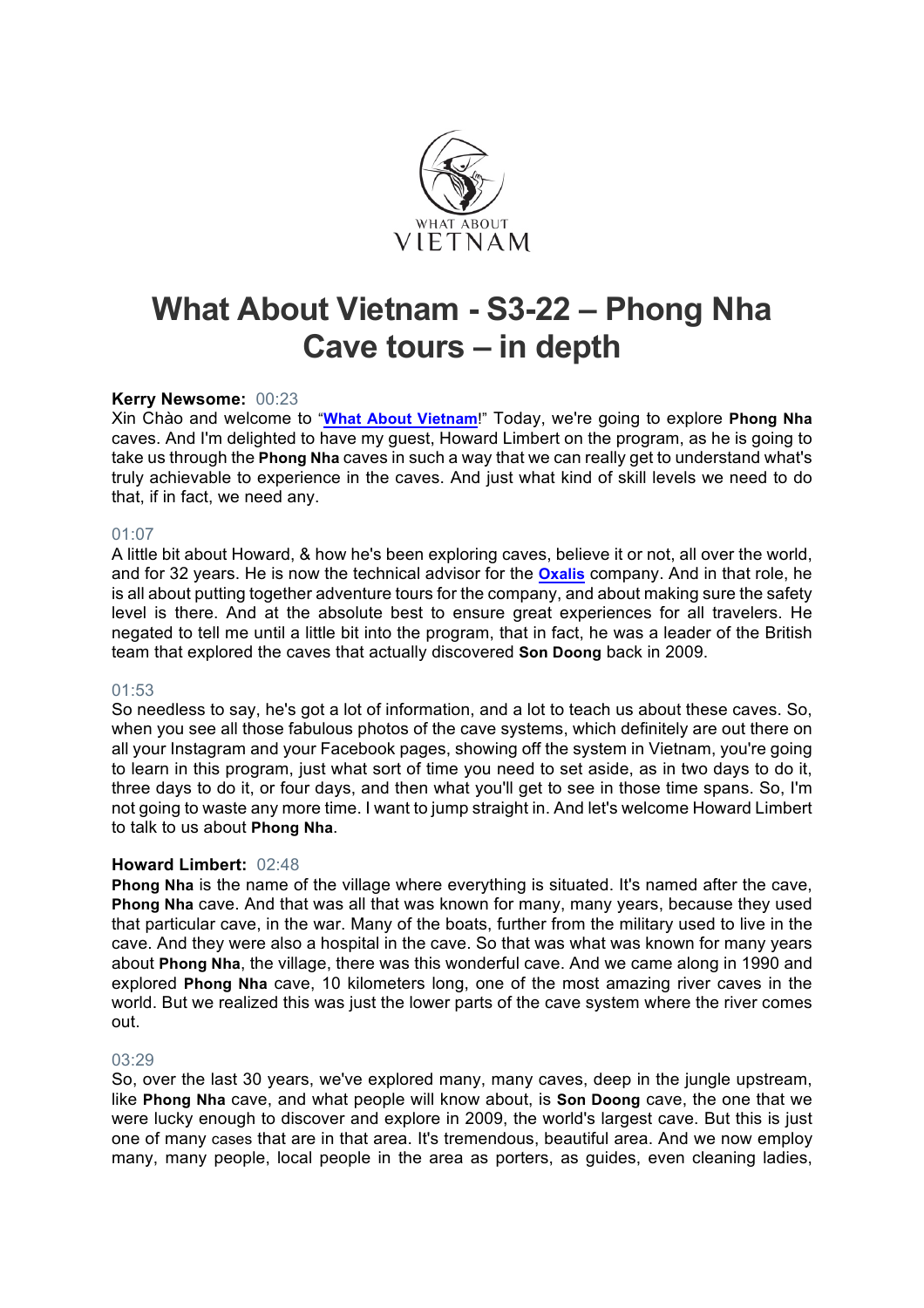everybody. We employ nearly 550 people now. So, it's a major concern, and many people are starting to visit **Phong Nha**.

## 04:13

It is the fastest growing tourist destination in Vietnam. And it's the third most popular, certainly for foreigners coming into Vietnam, because foreigners are into sustainable tourism. They're into beautiful nature and peaceful and quiet. It's not like certain parts of Vietnam. It's very busy and you'll see hundreds of people going trekking or visiting the site. **Phong Nha**, we try to make it purely sustainable, and that, all the adventure tours that we certainly run, is very limited number of people. So, we usually have group sizes maximum of 10. So, when you go into the caves, when you go into the jungle with your team, your group, you will only see those people in general. So that's a great feeling for people to feel like they're going somewhere special, rather than hordes of tourists. And we'd like this to continue for the future, it seems to be doing well, this type of tourism.

#### **Kerry Newsome:** 05:14

Absolutely. And I can remember, I did a Vietnam National Administration Tourism Board Roadshow with their team from Vietnam, over here in Australia. And one of the first slides that they put up was, the **Son Doong** cave. So, this is like back in 2017. And whilst I've been traveling back and forth to Vietnam since 2007, this was the first I'd seen of the cave of-- and just that imagery and the whole audience, their jaws just absolutely dropped, it just how amazing it was. Maybe tell us a little bit, Howard, you know, the kind of numbers that you know, across each of the tours, and we're going to get into the individual tours. But tell me, how many people are visiting **Phong Nha** caves in a year these days?

#### **Howard Limbert:** 06:12

Well, in **Phong Nha**, and the caves, we've got two- what we class as mass tourism caves, one being **Phong Nha** cave, and the other being Paradise cave. And they attract many, many people, but they're tourists' caves. They are lit up. One of the caves, you go in, in a boat, and there they walk through and it's a beautiful, superb tourist cave. And then we'll take maybe half a million people a year into those caves. We're not in that type of tourism. Were into sustainable, limited adventure tourism. So, people want to see nature. It's not lit up. There are no artificial paths. It's purely adventure. So, it's real caving. And we're taking over 20,000 people a year into all these different adventure caves. In fact, more people go caving, proper caving like multi days in **Phong Nha**, than anywhere in the world. Not just adventure tours. This is anybody going caving, so more people go caving in **Phong Nha**, in Vietnam than anywhere else at the moment.

#### 07:24

We really look at, that these caves are perfect conditions. It's not like caves in Australia, caves in the UK, where I'm from, where it's quite cold in the caves and quite small and it can be miserable on times, some super caves. But here, they are generally very big, and the water temperature is usually around 24 to 26 degrees. And the air temperature in the cave is always, winter/summer 23 degrees, which is wonderful, perfect temperatures. It's like America, it's like California all the time. So, it might be 40 degrees out in the jungle, sweaty and hot. But once you get in the care, it's like having air conditioning. It's just perfect. So, we're really lucky in this part of Vietnam, which was perfect for caving, but people don't really want to reflect too much. Because we tend, we do a high standard of adventure. We look after people and the quality of the equipment, and the food is really high class and people appreciate that.

#### **Kerry Newsome:** 08:26

Yeah. Well, actually, I think you told me a bit of a funny story before we started to record where you said, "One of the things that we have to impress upon people is to not eat too much because the food's too good."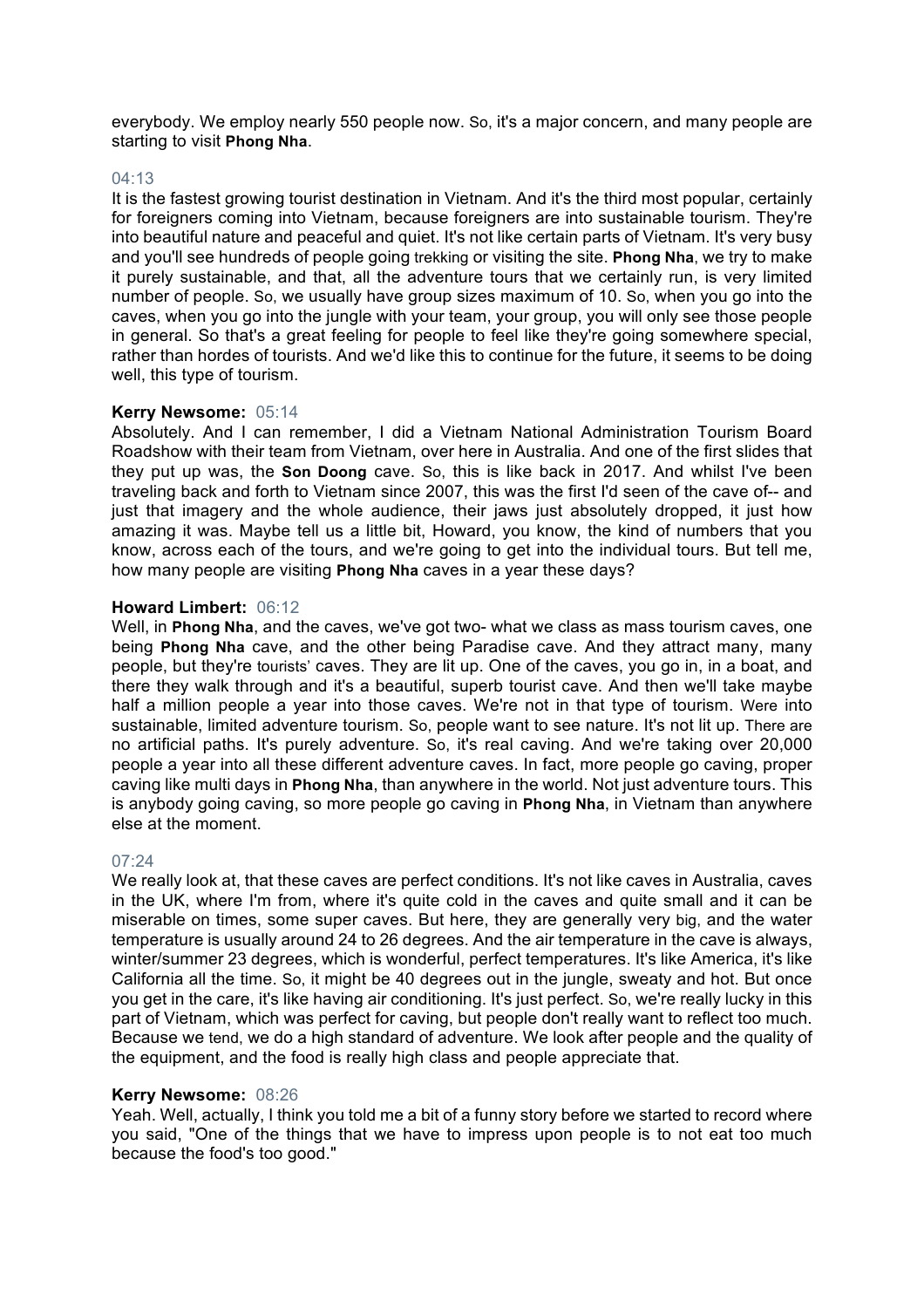#### **Howard Limbert:** 08:38

It is. I mean, it is too good. And people are many, many people come at **Son Doong**, rarely come here as well. But "I'm looking forward to losing some weight." And I said, well, "You know, you had your chance. You really have to be strict to lose weight on this tour." Because you'll have like a choice of 10 dishes on an evening. I mean, it's serious good food. And there's a lot of it. You don't have to eat it all. But when you've had a tough day, [crosstalk] people tend to eat. You get a little bit hungry.

**Kerry Newsome:** 09:10

Yeah.

# **Howard Limbert:** 09:11

So, it's so- we always have two chefs on each tour. And they've been doing it a while now and they know what people want. And they know what I want. Like, when I came to **Phong Nha**, it was very, very basic, like incredibly basic. And I'm one of the few people, who don't like rice. So, I had to teach them to cook chips. That was the first thing I had to do.

#### **Kerry Newsome:** 09:35

[crosstalk] Don't tell me you're going to bring out the chip [inaudible 09:39] or something like that.

# **Howard Limbert:** 09:40

Very British. I am very British. So, I said, "We got to do chips, customers like chips and I love them."

#### **Kerry Newsome:** 09:47

There's plenty of carbs in that. So that's probably helpful.

#### **Howard Limbert:** 09:51

The other thing we noticed is lots of certainly foreign customers, don't do noodles. Certainly, many Americans can't do noodles for breakfast. We obviously supply various noodles bowls, and things like that. But after a few days, if you're on a four-day tour, for instance, they get a little bit fed up. So, I had to teach our chefs how to do pancakes. And how to do French toast, or eggy bread, as they call it. Just for foreign customers. So, it's very nice for breakfast. Now we have a great variety, but we try to do a variety for vegan, vegetarian, meat eaters, as there is no problem in this--

#### 10:30

Oh, yeah, we get a lot more of the gluten free. The only difficulty that we do have with gluten free is like sweet teas and snack products in Vietnam, obtaining gluten free snack products, so that's the only thing we ask, if there are genuinely gluten free. We have a lot of people that like to be gluten free, but not 100% genuinely, Celiac and other problems. So, we asked them to bring their own snacks, although we do find that the meals are so plentiful that you don't really need to bring snacks, very rarely people do.

**Kerry Newsome:** 10:30 Gluten-free...

**Kerry Newsome:** 11:08 And we had to get them to just stay shy of that rice wine because, whoa! that [crosstalk].

#### **Howard Limbert:** 11:17

We do bring a little bit of rice wine, but we limit it as, like just one on an evening, just to show people what it is because--

**Kerry Newsome:** 11:25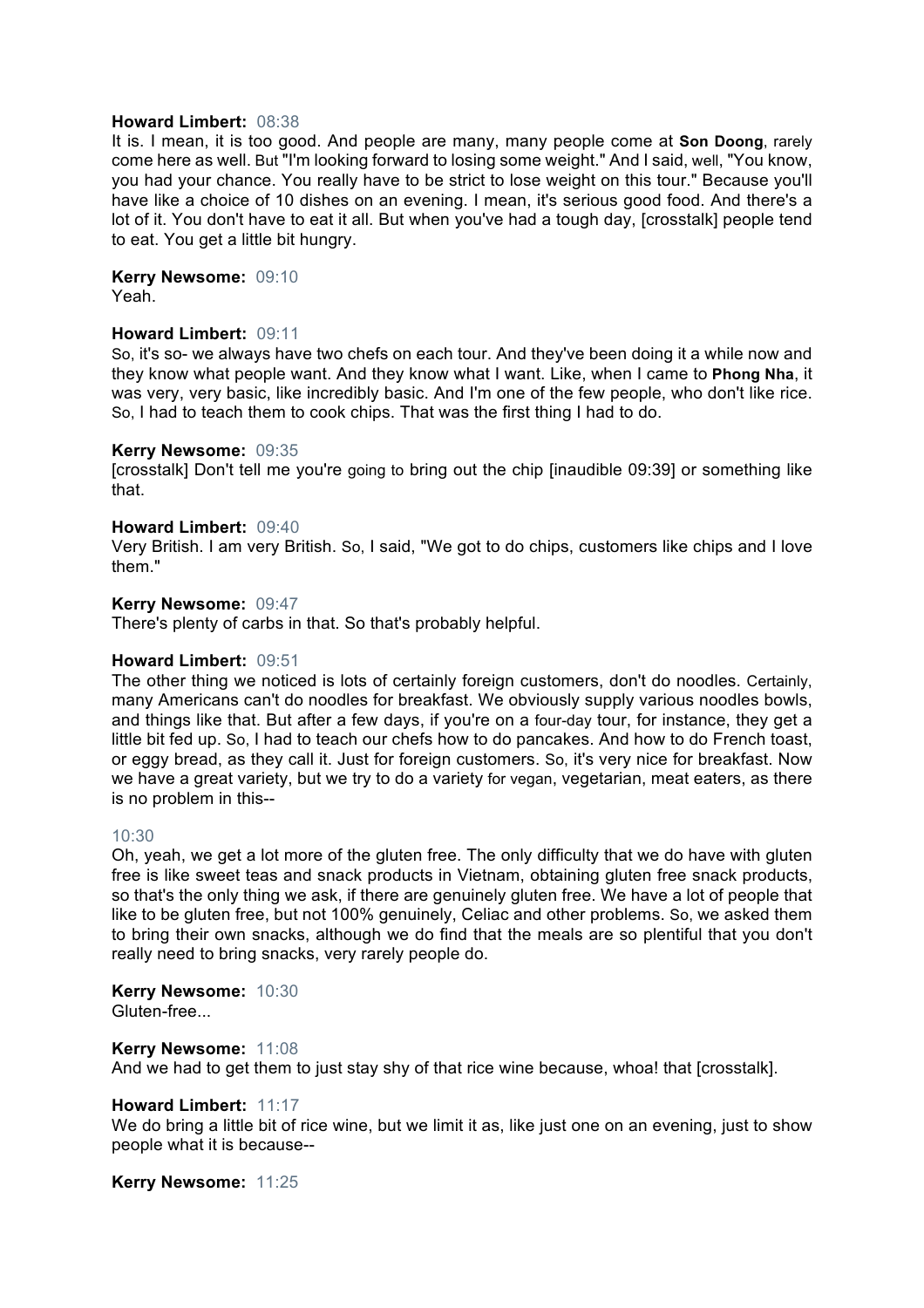That would be enough--

**Howard Limbert:** 11:25 It's really dangerous.

**Kerry Newsome:** 11:27 It is dangerous stuff.

**Howard Limbert:** 11:29 My tip for rice wine is, if you get to like it, you've gone too far. You're in a real mess, if you like it.

**Kerry Newsome:** 11:37 Because it doesn't taste nice.

**Howard Limbert:** 11:39 It tastes awful.

# **Kerry Newsome:** 11:40

--nothing. Now, Howard, I'm going to get you if I may, we're going to kind of unpack some tours for people. Because something that I need to share with you is some of the queries and the questions that I've got over time is:

- How much time should we allow?
- If we've got an extra two days, what would we get to see in two days –
- Or if we've got three days? S

So, you and I kind of agreed that we would unpack a stay. And you could give them some guidance around periods of stay. So, time that they've got a lot. And one thing I loved about your website, and for everyone listening, I am going to put the links to the **Oxalis** website, because I've never seen a website that's got every Frequently Asked Question, that you could possibly come up with. That website has got it.

# 12:37

So, if you, after this episode, want to know even more, and we didn't cover it here, we'll definitely go there, the answer will be there. But having Howard with me, I want to talk about: If you do have extra days, or you can pack in some time, I definitely recommend you coming along to **Phong Nha**, and doing a cave discovery tour. Now, I want to preface this by saying, that, one of the things I learned from the website, is about managing expectations in the sense that, if you're flying in from the UK, it's probably not a good idea, if your land in the morning. And then you're getting yourself to Đồng Hới and then you're jumping straight into a tour, that's probably not a good idea, you would probably settle yourself in **Phong Nha**, have a good night's rest and then begin the tour the next day.

# 13:37

So, 99% of people have common sense and would apply that, but some think, "Oh, that'll be fine", and whatever. We would really recommend that you allow that day before and that day at the end. So, when you finish the tour, stay a night and as my friend Ben Mitchell says, come to one of the places in **Phong Nha**, have a Gin and Tonic, come and say hello to some locals and chill out and then take your journey home. So, starting with the one-day. Would you put that in, what you call the tourist cave? So, that's really what you're going to see in one-day or is there other options Howard?

# 14:22

We're going to come back to Howard, just as he explains that the **Oxalis** tours are not really what they classify as 'Tourist Tours'. If I may just explain that difference. There are very short,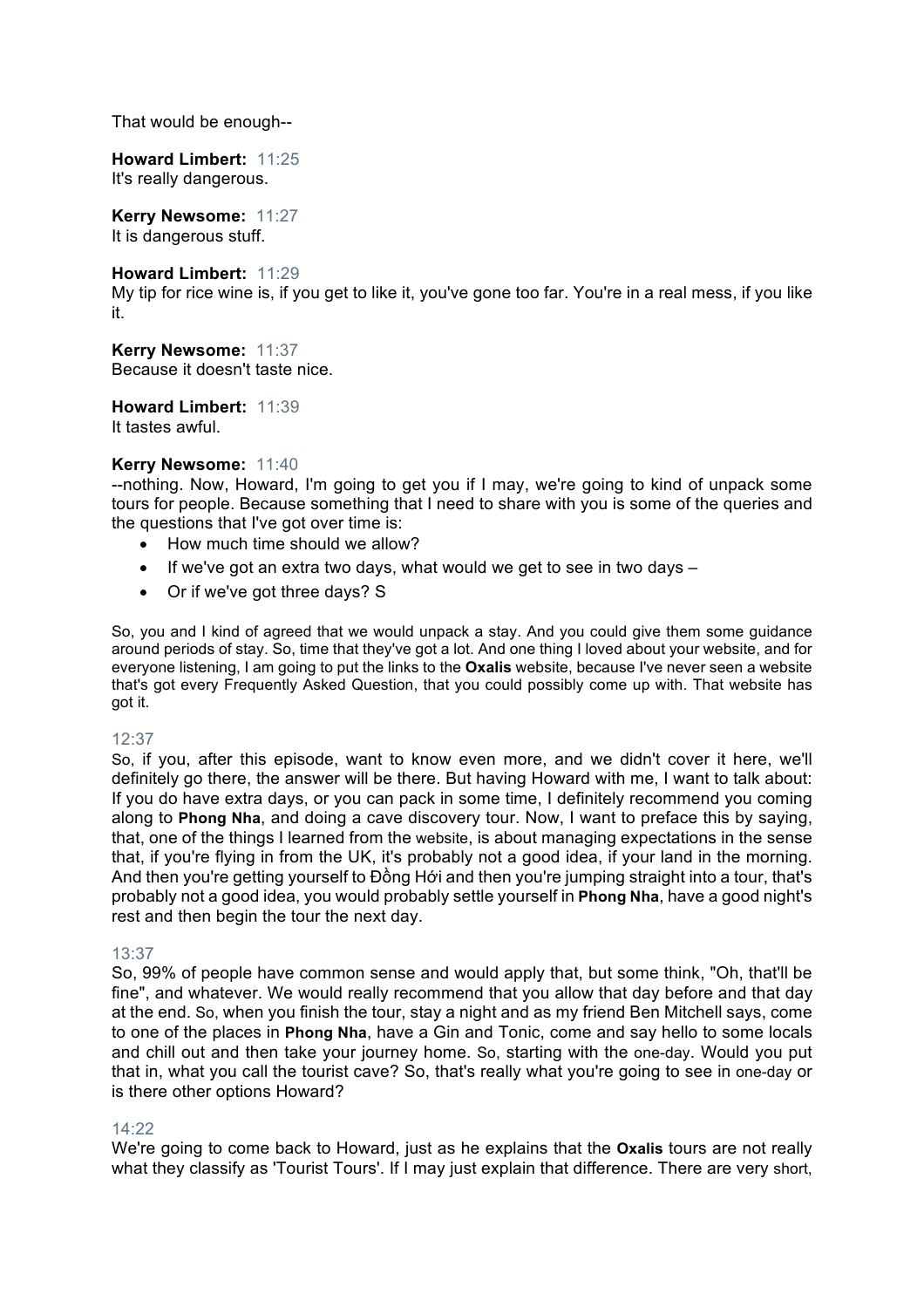rounded tours of the **Phong Nha** caves, but they are very much for very short trips, maybe only half a day or a few hours at a time. These are not the tours that we're going to be talking about on this show. I just thought I'd jump in there to give some explanation and how it's going to go into a little bit more detail with that, just coming up right now.

# **Howard Limbert:** 15:16

No, these are not tourists' caves, all tours, relatively remote areas in beautiful scenery in the jungle, you will not see 1000s of people. We run three types of one-day tours. The first one a simple one, is our family tours. We run family with children and parents into very easy caves, short walking, no swimming in the cave. But we love swimming in rivers and fun activities in the rivers. We keep young children from our main adventure tours. We don't want children involved in those, but we have some caves that we specially set up for children, shock proof caves, which they'll find very, very exciting and the parents will like, but it's not a great danger. And that can be well looked after. And so, we have that family tour. So, family tours are basically into **Tu Lan** area. And we look after the main specific caves, and they are really, really popular family groups.

# **Kerry Newsome:** 16:22

Okay.

# **Howard Limbert:** 16:22

Well, people over 16 years of age, we have two types of tour:

We have a relatively easy one-day tour, which includes:

- Swimming in a cave.
- Jungle trekking in a dry cave.

Lovely, lovely tour. It's like an introduction to our tours. We also have a more difficult one-day tour, which involves a lot more difficult trekking and you've got to be relatively fit to do this. You've got to have done some trekking and walking before and it's a full long tour. It is two caves, called **Hang Tien**, very spectacular, massive cave. And there are three one-day tours:

- 1. Family. Tú Làn
- 2. One-Day.
- 3. **Hang Tien** One-Day.

There are currently [inaudible 17:06]. And that's a good introduction to **Phong Nha**. So, if you've got really limited time, do these tours, you'll enjoy them, people love them. However, I would recommend going longer, you get much, much more value. And not only that, but you also see the place and interact with the local people and get more out of it.

# **Kerry Newsome:** 17:06

Absolutely. Okay, so let's talk about a two-day tour. So, this is an overnight in a cave, yes?

# **Howard Limbert:** 17:36

So two-day tours, that we run, are all really special and very different. The first one is called **Hang En**, which has got a massive wow factor. This in fact is the first day of the **Son Doong** tour. So, this is where the **Son Doong** tour goes on the first day, because the only way to **Son Doong** cave is to actually go through **Hang En** cave. So massive cave, huge cave, in parts of its 200 meters wide, 140 meters tall, then you camp inside the cave. And it's got a spectacular large pool, where you come and there's daylight coming in. Like I say it's the third largest cave in the world. And this involves around 22 kilometers of trekking, in and out, relatively easy, the only class, that has a moderate sort of difficulty. The trekking is easy, incredibly beautiful. The swimming at the campsite inside the cave. And we have this open from December until the early September. So, during the rainy season of mid-September onwards to October and early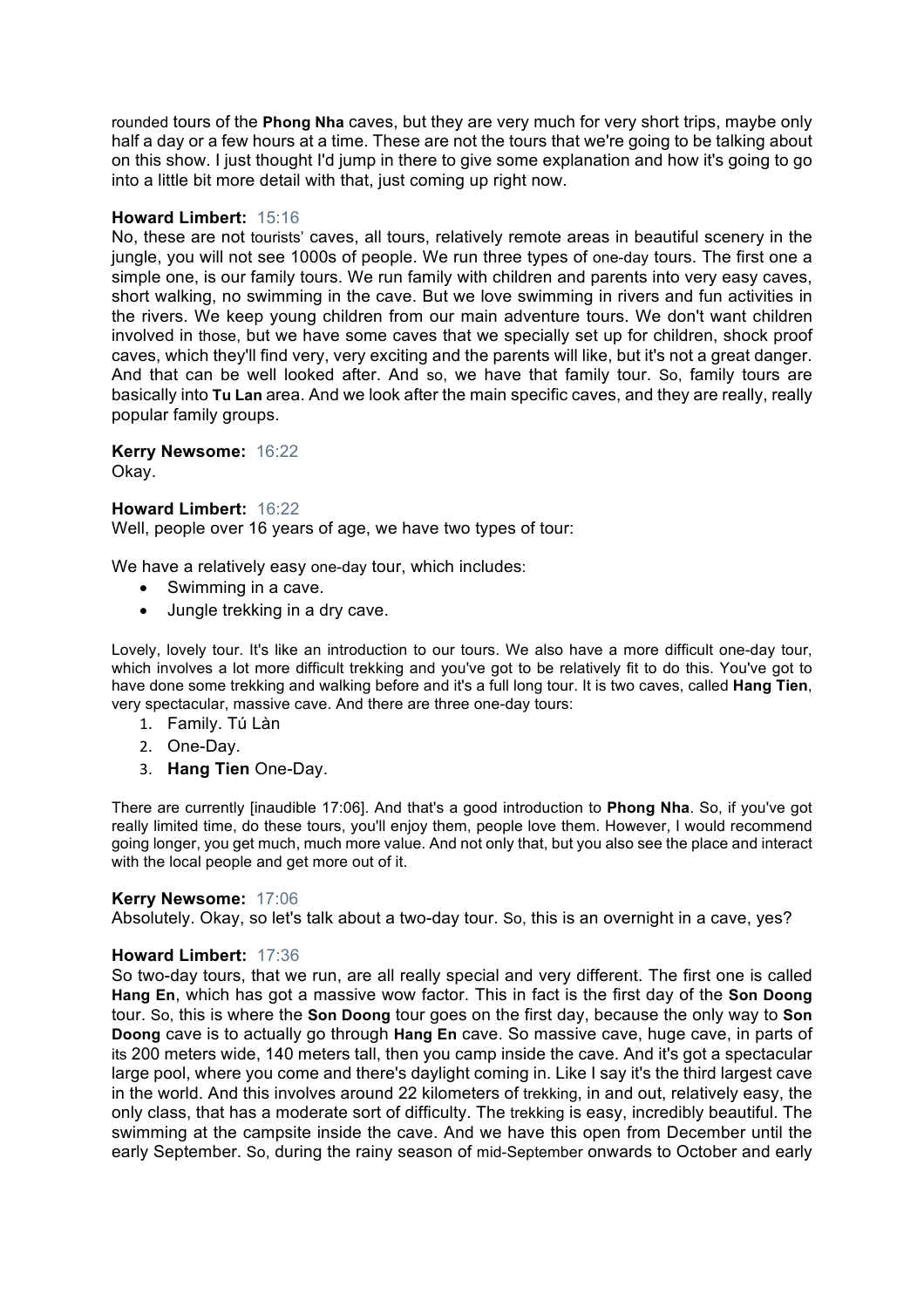November, we cannot go in this cave, because there's a very large river. Hence why **Son Doong** is the largest care in the world.

#### 17:36

Yeah. These are overnight, not in a cave, somewhere in caves, somewhere camping next to caves, next to waterfalls, and jungle. And we have four different two-day tours. They're all very, very popular. In fact, these were probably our most popular tours, pre-COVID. We now find post-COVID people wanting to do longer tours, everybody wants to do three and four-day tours. And a lot of people now we're doing two-day tours and doing two, two-day tours together, do a two-day tour, come back to a lovely hotel, rest and then do another two-day tour, which is [crosstalk] for variety. And it's really, really popular.

**Kerry Newsome:** 19:12 Absolutely correct.

#### **Howard Limbert:** 19:30

So that's one of our most popular today's tours. Because when I say, a wow factor, I mean a wow factor. Photography is outrageous in this cave. Very easy. We did Peter Pan film there. Neverland is part of that cave. What I'd like to say is, this goes out to the world, so, the location is brilliant, but the film is terrible. The film didn't do justice, [laughter] for the location is fantastic. [laughter].

# **Kerry Newsome:** 20:21

Mom's the word.

#### **Howard Limbert:** 20:23

That's what we'd say about **Hang En**, very, very popular cave. Where the walking is relatively easy. There's nothing too technically difficult about that cave. And the walking, there is jungle and a lot of river crossings, you will get wet. 30 river crossings to get to--

#### **Kerry Newsome:** 20:41

As long as I get wet. And I don't get leeches on. I'm okay, but--

#### **Howard Limbert:** 20:45

No, there's not only not many leeches on that particular tour, but you can also never guarantee it sometimes on the way out. If you've had some rain. The leeches at least- no worries really, leeches are no problem. **Tu Lan** two-day. This was our first multi-day trip we ever invented. This involves five caves. Some are dry, some are very wet, because you have to swim through some of the curves. You swim from one entrance, go through and come out in the jungle, brilliant campsite, next to a lake and waterfalls. It's a tremendous fun tour, is **Tu Lan** two-day, very, very popular. And again, this is open from mid-November till mid-September. And it's only a moderate choice, not too difficult. And it's a great introduction to-- and it's a fun tour, a really fun tour, people like it.

#### 21:44

My personal favorite is the next one is called **Hang Va**, that's V, A. It's a two day-tour again. And it really is a real cave, as caves, you do two caves. And one is huge, massive, fantastic cave, beautiful. But the other cave is-- it's you actually touch the sides in places. A lot of Vietnamese caves are so big, you can't even see the sides and the roof. But this cave, you're actually physically-- it's not tight or claustrophobic, but you'll actually touch the walls, and there's quite a lot of water in places, it is quite exciting. And people love it. And there's also some technical sections in this, where you wear [inaudible 22:30] and He clipped to ropes. So, it's very, very good for that.

22:35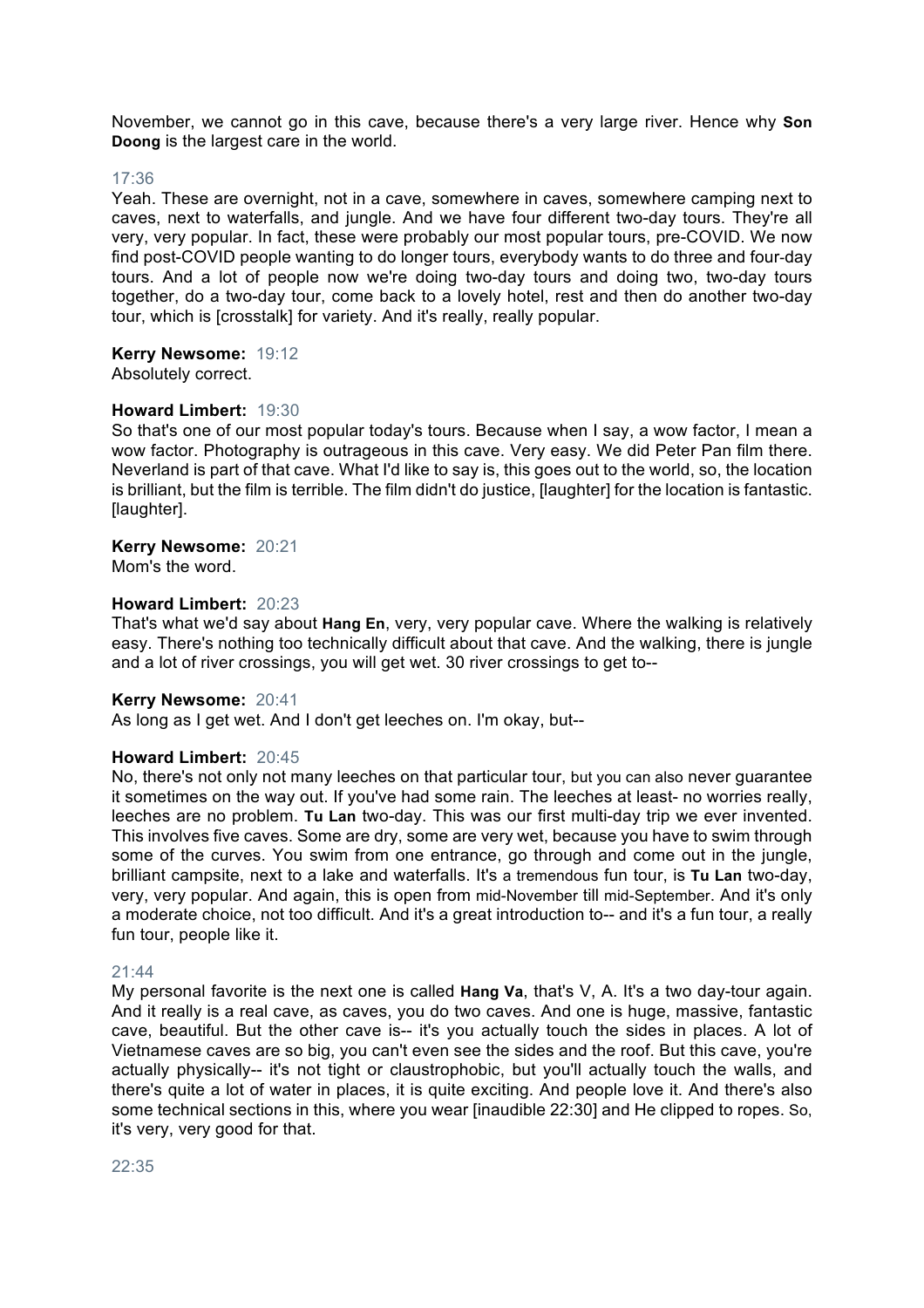I really, really would advise doing this, because it's got some of the most amazing formations, in caves in the world. We've got stalagmites that grow underwater, that are formed underwater, and there's nowhere else like it in the world to this particular cave. These are unique formations to this cave. And there's 1000s of them. And it's a really, really beautiful cave. Not too difficult of a walk. It's technical, scrambling up and down routes, but it's not a long, great distance. So, it's not too physically challenging. And again, we have lots of safety assistance, looking after people on any of the technical sections. Safety is our priority. **Oxalis**, we look after people. And you've only got to read the reports, they are well looked after.

# **Kerry Newsome:** 23:27

In a group of 10. That's [crosstalk] yeah. And it was great to hear that you've got support staff, like seven to 10 people, and then you've got people carrying your luggage and food and things like that, which is awesome. But out of that 10 people, give me an age break up, like immediately think of young people, taking the biggest chunk. But you alluded to me the other day, that it's more than 30 to 55. Is that correct?

#### **Howard Limbert:** 24:02

That's correct. It's generally that sort of age. We've had everybody from 16 up to 80, doing our tours, including [crosstalk].

#### **Kerry Newsome:** 24:09

Yeah, but at that end, what's the biggest chunk of people?

#### **Howard Limbert:** 24:13

Probably 30 to 55, I would say, that's our big chunk of people. We are finding now in COVID time, we get a lot of ladies, more ladies than men. We're about 60 to 70% ladies, this is for **Son Doong** as well. Young ladies from Ho Chi Minh, many, many, many now are coming up to do these and they love it. They just love doing that. Vietnamese are becoming very active. And they're really into this sort of adventure and it's great to see, rather than sticking on a computer that they're getting out-- And now they're finding that they realized they've got something really special. They did not realize that Vietnam has these incredible places. It's only that-- it started to go out to the world, that they realized that these are unique places, that are nowhere else in the world. And it's in their own country.

#### **Kerry Newsome:** 25:07

It's a funny realization too, that for me sometimes the Vietnamese and, I mean this with the deepest respect, when they see the European or the Westerner, I think that the place is great, then they decided to look at it with new eyes.

#### **Howard Limbert:** 25:24

The thing that Vietnamese really like, is the quality. Because let's be perfectly honest, some of the tools that are available in Vietnam and some parts of Asia are not the highest standard for safety. And they're really concerned about that. And Vietnamese love **Oxalis**, because they realize it's a very high standard of safety. And that's why they keep coming back and telling their friends and they keep coming back. Because of that standard. Because it is- we like to keep that quality of tools, you might pay a few dollars more, but you get better quality food and better-quality service, better quality equipment, and they understand that, that's why they keep coming back.

#### 26:09

So, all our equipment is imported. All our caving ropes, all our harnesses, every safety equipment is imported from France, from the UK, Switzerland, because I've used it and know it's well. I know it will work, rather than buying something that might have been imported as a copy from China. So, we don't do that, ours is imported from Europe, we pay a bit more, you generally get better quality. Yeah, we've got **Hang Tien**. two-day, this involves three really big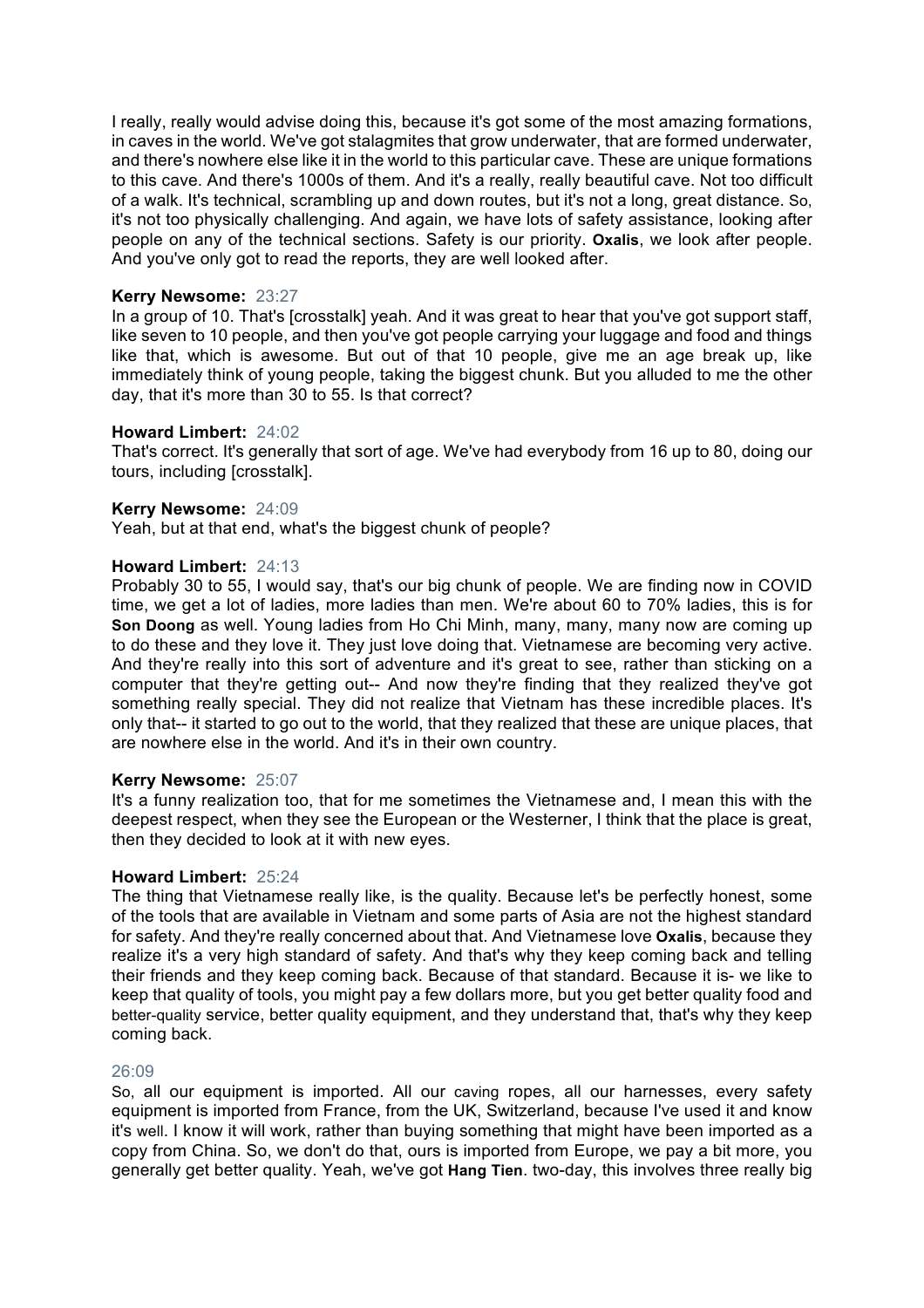caves, some of the biggest caves, that we do outside of **Son Doong**. There's no swimming in this particular tour in the cave. So, this appeals to some people, that are not the strongest swimmers, but we do have rivers and pools by the campsite. So, it's very nice in hot weather to go in there.

#### 26:59

But actually, in the cave, some people a little bit worried about swimming in caves. Other people love the idea of swimming in caves. So, this is a term that's very popular in people, a little bit apprehensive. We also have a, if the river is high inside the cave, we have a flying fox, which is quite exciting, you put harnesses on and you are 15 meters above this roaring river. And you clip into two big stainless-steel wires, and you zip across the river, because you get across the river in high water. So, we look after the safety there.

#### 27:31

That's very, very popular. It's quite a tough tour. It's not the easy tour, involves quite a difficult walk out. But people like this sort of thing. They like a challenge. They don't like just a stroll in the park, they like to feel, they are doing something [crosstalk] these fantastic places, rather than drive into them and just seeing them, snap! snap! We're looking for people who like nature, we're not after people who just want to take a single picture and walk out, we are after people who enjoy the whole experience, mixing with the different cultures, the porters and seeing people and enjoying after you've had a meal, having a bit of a chat and fun with a pause. And this is why it's so appealing to many, many people throughout the world.

#### **Kerry Newsome:** 28:16

Three days, Howard. So, we've got a little bit more time.

#### **Howard Limbert:** 28:19

Well, three-days are now becoming our most popular tour. People realize, you see so much more. The longer you've got, the better. And we do find now, people are coming to this part of Vietnam, central Vietnam, realize, it's the best part of Vietnam or nature. So, they book their tours. Most importantly, they book them beforehand. And then they-- the other activities are around this. So, our three and four-day tours are our most popular tours. So, you got to book in advance really for these tours, you can't just turn up and go on a tour. And people decide to do these tours. And then they'll book their -- Hội An, Hạ Long Bay, etc., around this. And so many people are so disappointed when they go to the other places, and say, "I wish, we would have stayed longer, we should have done another tour." Because it's what they think Vietnam is, t's peaceful, beautiful people very clean, very tidy. And when they get to the other places, they tend to be a lot more touristic and a lot more people around.

#### 29:27

They are beautiful, there is no doubt about it, it's beautiful, but if you're into nature, and wanting to see genuine Vietnam, try and spend a bit of time and book in advance. So, our three-day tours, which again are very, very popular, can give you more time to see the places and a little bit more relaxed. And the first one is the **Tu Lan** three-day. So, this involves around seven caves, all completely different, some are dry, with fantastic formations, great for opportunities. Now, I must mention this now. In all our caves, our guides, every guide, you'll always have an English-speaking guide on every tour, fluent English-speaking guide. They're absolutely top class at doing photography. So many people now come along with a cell phone, we can get wonderful shots for everybody, because we bring special lighting into the caves. And we've done a lot of teaching of our guides, how to do photography, and our guides have become particularly good at getting excellent photographs in caves, not just selfies. We're talking wonderful shots of the cave.

# **Kerry Newsome:** 30:36

So, these seven caves, is this dry and wet--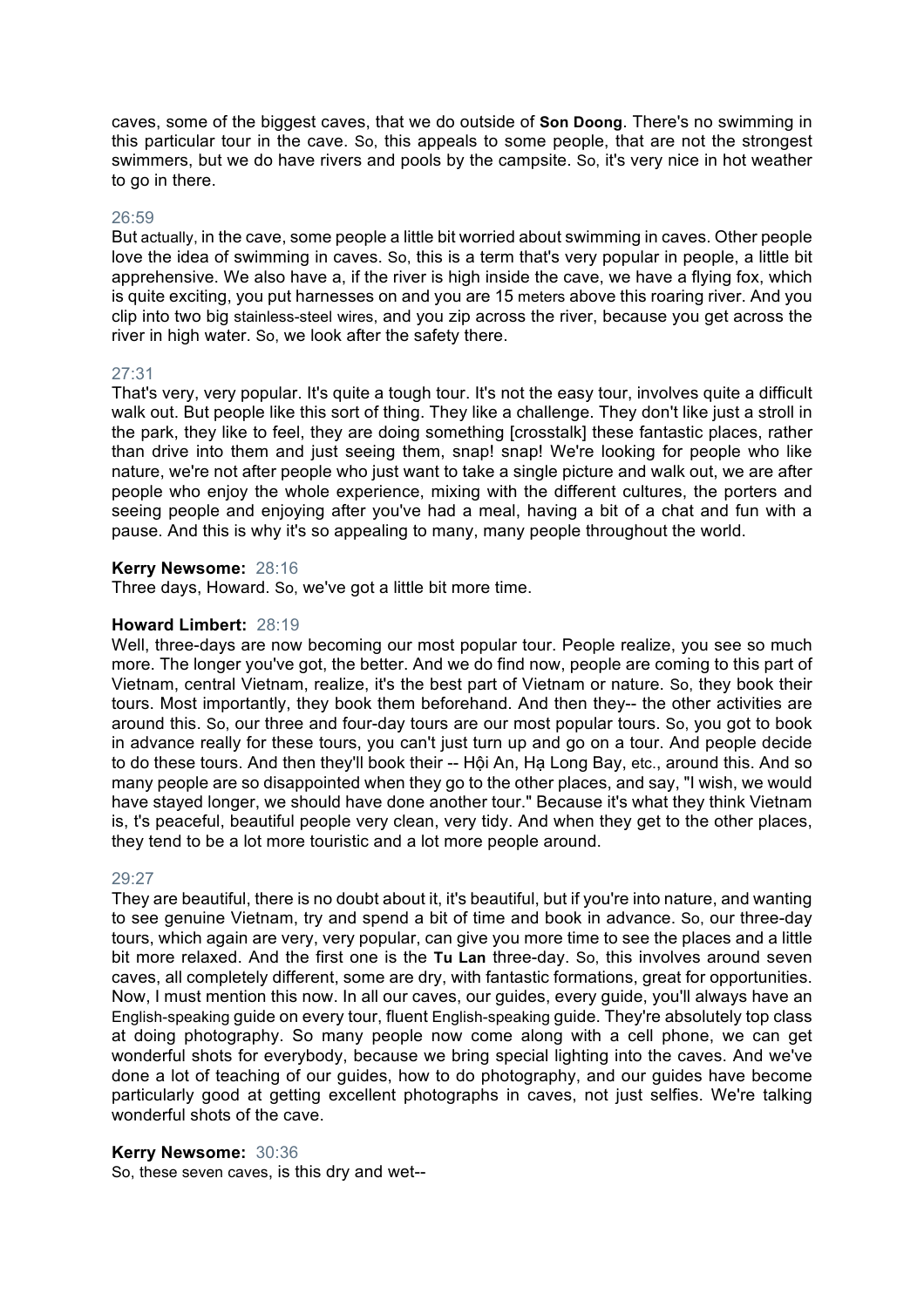#### **Howard Limbert:** 30:40

Dry and wet, are absolutely dry with fantastic stalagmites, stalactites, everything, and some are wet, where you'll be swimming through the caves, going all the way through in rivers. And it's great having this variety. This is what's popular about it. And the camp size in this particular thing is deep in the jungle, always next to a river, pool and waterfalls. So, on an evening after you've done your caving, dive in the rivers, swimming, have a bit of fun, we often have paddle boards and things around, so people can enjoy themselves. Because as you know, Vietnam is quite warm. Certainly, after March, you want to be in the water. It's really nice. You don't worry about getting cold in Vietnam.

# **Kerry Newsome:** 31:31

I have been called in Vietnam, but in the north.

#### **Howard Limbert:** 31:34

Yeah, in the north, and certainly around January, it can get a bit chilly. It's definitely glamping. They're super, super tense, big four mattresses really thick. It's like on a bed, you have a pillow, a lovely-- I mean, it's all made up, ready, clean every time, new every time that you go in. Beautiful.

#### **Kerry Newsome:** 31:54

I hope you're enjoying the show with Howard, as we explore the caves. We are now going to start to talk about three-days and four-days in a tour program with **Oxalis**. And in this area, we start to maybe expand a little bit into the jungle, experience the caves themselves, some of the experiences that you can expect to have around campsite, etc. How it's going to give us plenty of detail. And of course, the pièce de résistance, the **Son Doong** cave itself. Please stay tuned, lots more to come.

#### 32:41

So, Howard, we're up to the second tour that you run for three-days.

#### **Howard Limbert:** 32:48

The second tour is very different from the first tour. It involves quite a lot of jungle trekking. It's for people who want to see more jungle and perhaps less caves. We see four caves on this tour, and they are really big, impressive caves. But what's very popular is the jungle trekking and the campsite. Spectacular remote campsites, again next to rivers in gorgeous, gorgeous areas. Very, very popular for people, who especially don't want to do a lot of swimming in the caves. There's a small number of people who are a little bit worried about swimming in a cave. I don't know why, because they are well looked after, everybody who swims, but some people are a little bit wary about the field is not for them. So, this is a track, quite a difficult track. And so, you've got to be relatively fit to do this particular tour because the jungle trekking is a little bit demanding, climbing quite a lot of hills. And it's in a jungle. So, it's still a bit rocky and slippery in places. So, it's very, very popular. It's become incredibly popular this tour.

#### **Kerry Newsome:** 33:58

I would think, it would be popular with the European market in particular.

#### **Howard Limbert:** 34:02

Absolutely. It has been. But we're-- Yeah, we're finding a lot of people, who like to do this tour. The caves are spectacular, but that's only one section of it. They love the campsites, the remote, beautiful campsites.

# **Kerry Newsome:** 34:15

And what's the name of that tour? What's that one?

**Howard Limbert:** 34:18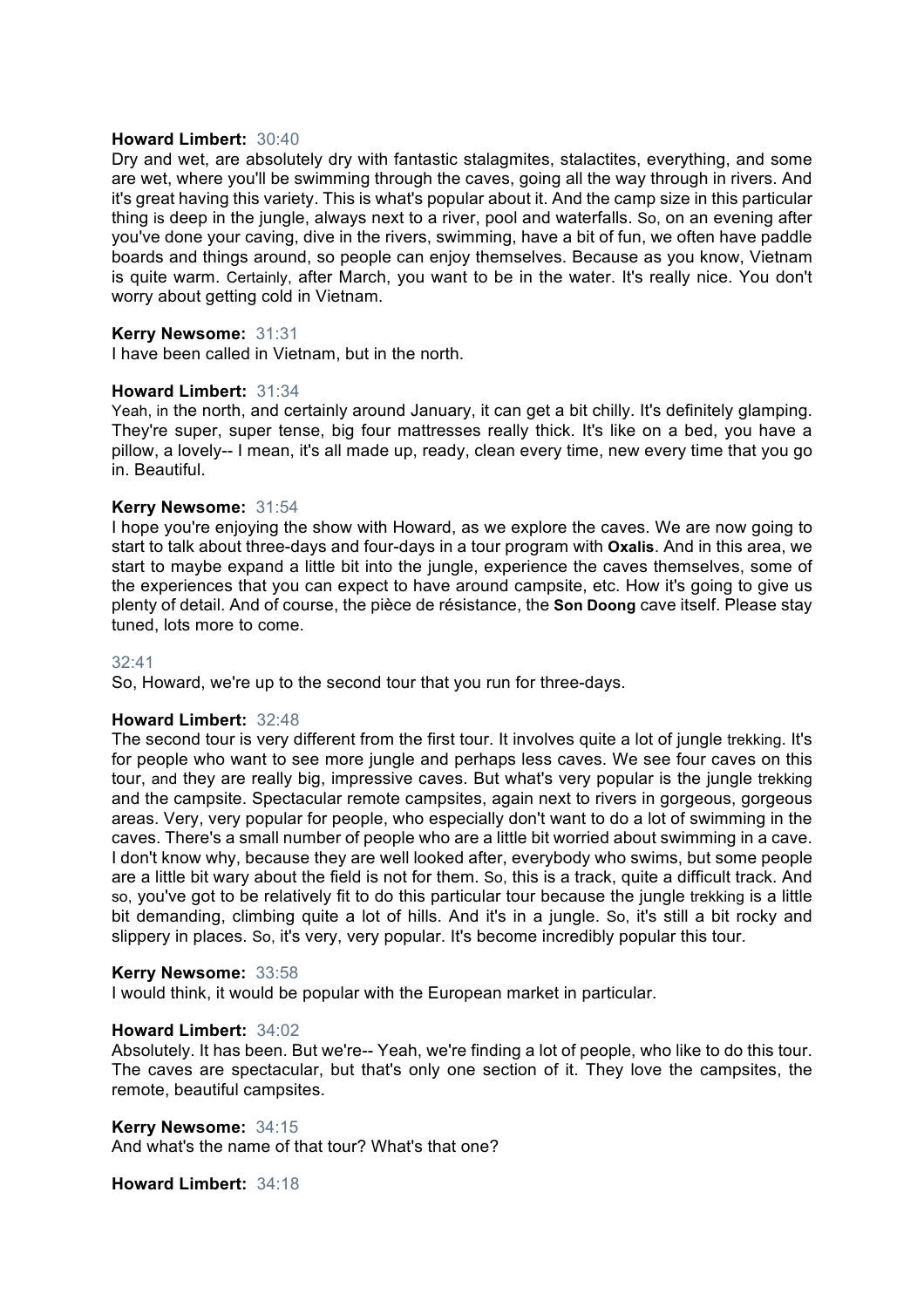#### **Hang Tien**, three-day tour.

#### **Kerry Newsome:** 34:23

Okay. Alright, so now we come up, we've got four-days. Now, I just want to preface, before you begin this again to people, when we're saying four-days, that's four days of the tour. You need to allow then your day before and your day after. So really, you're looking at six days and you need to consider that for all of the other ones that Howard's talking about as well. Because you'd be doing yourself a real disfavor by not and let's face it, it might not be a place that you might get back to again very soon. Although Howard is shooting me in the foot with that and saying, he's getting a lot of repeat visitors, but certainly too-

#### 35:07

So, to do it in a way that you can really enjoy it, that you're not pushed for time, you don't feel like the buzzers on you. And you've got to rush back. So, **Phong Nha** is really opening up, and I think that you would do yourself and the people that you're traveling with, because everyone kind of deals with exhaustion, and chewing up some energy doing these things, it can be quite tiring, I'm thinking, most people be lights out by seven o'clock or eight o'clock at night, because they're pretty exhausted after the day. And you are taking in all that beautiful oxygen and fresh air and just all that beautiful natural wildlife, so that can actually wear you out. So definitely give yourself those days either side. All right now, Howard, take us on the four-day expedition.

#### **Howard Limbert:** 36:06

Before I do that, I would like to say that all our tours, even the one-day to start quite early in the morning. So, to get to your point, it is useful to come the day before because most of our tours will start at 7:30, we'll leave 7:30, drive to the drop off by so it's quite an early start, then you might not get back until five, six o'clock in the evening. And like you said, you may be a little bit weary. So, you don't want to be getting on a bus, train, plane that time and now you will maybe-- so we do strongly advise coming before and afterwards. And all our four-day tours, which leads on to, we supply a hotel resort before and afterwards, it is part of the tour.

#### **Kerry Newsome:** 36:53

So that's included in it.

#### **Howard Limbert:** 36:54

It's all included, including pickup from Đồng Hới, the airport, the train station, wherever, pickup and drop-off, everything's included from, once you land, everything's included all the way to--

**Kerry Newsome:** 37:08 This is your five-star tour, isn't it?

# **Howard Limbert:** 37:10

Yeah, these are the top tours, the four-day tours, because the four days, you really must be there the day before, in you really don't want to be leaving that evening. Because you've had a full four days and all four-day tours- well, we have a party afterwards on all the four-day tours. And then, we would have like a- as Vietnamese call it, a gala dinner. So, we have a meal and the guides and some of the porters will come along and have a bit of a celebration.

#### **Kerry Newsome:** 37:36

I'm sure, there's lots of experiences to share.

# **Howard Limbert:** 37:40

Things I can tell you about that. Yeah.

#### **Kerry Newsome:** 37:42

What's that- "What goes on tours, stays on tours." That kind of thing. [crosstalk] absolutely.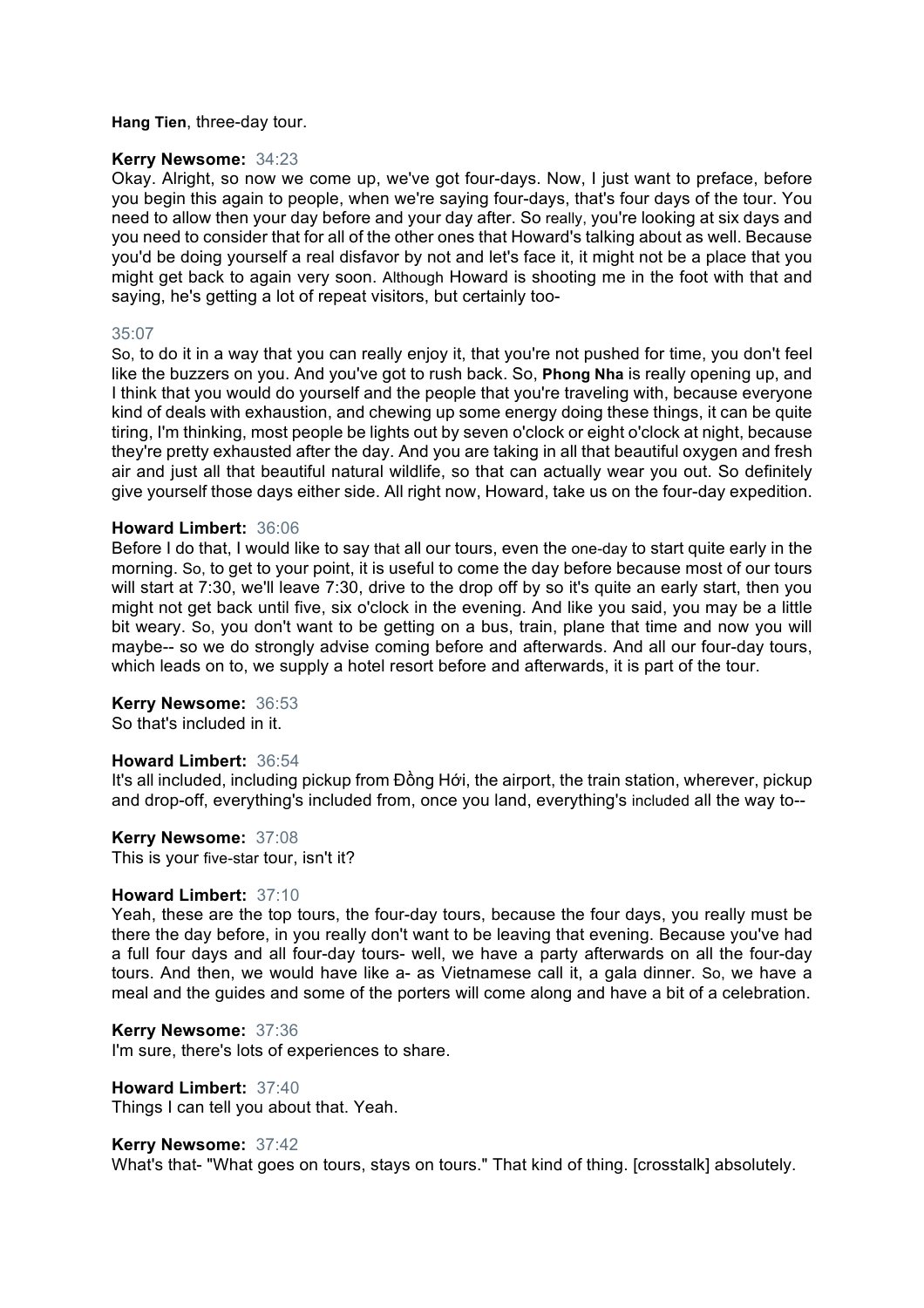#### **Howard Limbert:** 37:49

With **Son Doong** tour, that's slightly different, and that you must have a briefing the night before the tour, we have to go to make sure people understand what they are going into. So, we have a full briefing which lasts about 45 minutes-an hours, then we have a meal with all the customers, before we go. It gives them an introduction what they are going into, because you never know, people that always read. I can't believe that people don't read the website, and the frequently asked questions. Because the paying a lot of money. I would ask questions. I would look at the website. People come along and have no idea.

#### **Kerry Newsome:** 38:27

Why do you think I'm doing a podcast, Howard? Yeah.

# **Howard Limbert:** 38:30

[crosstalk] Just don't do it.

#### **Kerry Newsome:** 38:31

Yeah, I'm hoping the podcast is an easy way for people to consume the information in a way that's entertaining without too dry and too boring, etc. But they get the important points across and then they can go and delve deeper. There's enough Google out there for everybody to go digging away and getting all the nitty gritty. And that's not what my podcast is about. It's about talking to real people with real experiences. And that's why I'm loving what you're putting down. So, talk us through those four days. What options?

#### **Howard Limbert:** 39:08

Okay, we have three four-day tours. These are very popular. And I'll do the first one, which is **Son Doong**. This, I don't really have to say anything about it. Because so much is out there in the world now. But this is the ultimate tour that we arrange.

**Kerry Newsome:** 39:30 It's essential.

#### **Howard Limbert:** 39:31

Yeah, this is what pulls everybody to **Phong Nha**. And this is where our idea- We use **Son Doong** as a promotion. So, everybody reads about **Son Doong**, they see all the pictures, go, "I want to see that." But they can't afford it. So, they come along and do the other tours. It's like Nepal, Mount Everest, people come to Nepal, because it's got the biggest mountain, but they'll go see other things very, very similar things. We tried to set up the to promote tourism in the area, and it seems to have done very well. And it is the ultimate tour. It's in the world's largest cave. But this is not what people will leave and talk about and tick: "I have done the world's largest cave." Because it is absolutely unique. There's nowhere else like in the world. In the cave, you get situations that you will not see anywhere else. You'd see jungle and animals inside the cave. Big jungle inside the cave. Now that normally doesn't happen in caves, because these huge skylights come in. Incredibly spectacular.

#### **Kerry Newsome:** 40:37

And what animals do you see?

#### **Howard Limbert:** 40:40

We see everything from-- we have our own species in there. We found seven new species in the cave. That's only in **Son Doong**, nowhere else in the world. Such as certain white fish, white spiders, white centipedes, white crayfish, white- what else-- They are all white, basically white things, they are seven things. They are generally small, obviously, because they've got to evolve. There are not many creatures, very clean **Son Doong**, amazing. There's no bugs, any nasty things. It's because of the two big holes in the cave. And that involved-- that allows wind to come through. So, it's always pristine. So, you expect when you go in jungle and caves,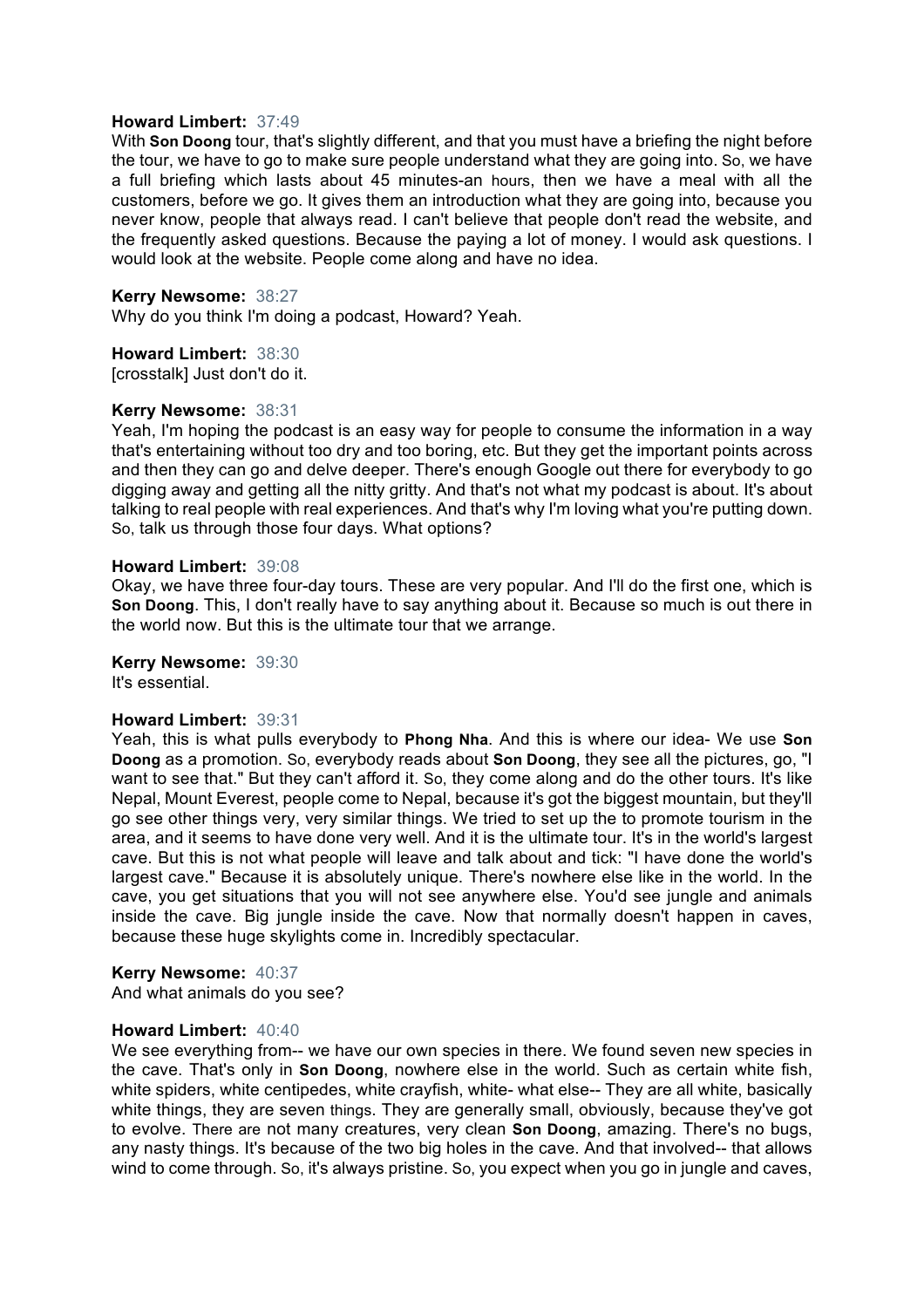it'll be horrible, nasty creatures. No, there's very, very few in all our caves, they are spectacular, like that. Everybody's really worried about, [sysco 41:32] when will it be musky? No, you don't get any! Perfect! Perfect! for camping is really, really good.

**Kerry Newsome:** 41:39 That's exciting for me.

**Howard Limbert:** 41:41 I mean, I've been in a lot of caves.

**Kerry Newsome:** 41:44 [crosstalk] carry me away.

#### **Howard Limbert:** 41:46

Yeah, the horror. No, it's really nice. I mean, it's really special. **Son Doong** is the number one. I do believe, it's the number one adventure tour in the world. I have taken six people, who have climbed Mount Everest, to the top of Mount Everest, through **Son Doong**. And each and every one of them said, "**Son Doong** is a better experience than climbing Mount Everest." Because of the situation you get. They're all blown away. I can say all this now, because I know every single person who has ever been in **Son Doong**, will say, it's the best thing they've ever done. There's nothing like it. It's so unique. So, it's a wonderful thing. This is what I do most of the time, I look after customers and look after the safety in **Son Doong**. And on every tour, there's one of the original explorers goes along with the team. So, myself, my wife, and some of the original team, that first explored **Son Doong** will go as a safety expert. So, we can tell stories about how it was explored. As well as looking after the people.

#### **Kerry Newsome:** 42:55

I'm just so excited when I realized that you were part of that English group of explorers that actually discovered the cave, that is kind of far out real unreal as it is, because I've been reading about this stuff for years now and talking about it at promotional events and things like that. And to think that you were one of them, that was just a little bit of fine detail, Howard, that you could have just expanded on from the very beginning, when we started talking. That is just incredible. Who discovers caves these days? I mean, there's a lot of the world, that they think there isn't anything else to discover. And here you were in 2009. And as I heard, 'stumbled across' or 'stumbled into' and found this amazing cave. I mean, I've heard descriptions as in that you could fit Big Ben inside. Is it true?

#### **Howard Limbert:** 43:55

Easily. Yeah, it's huge. One place, it's 440 meters tall. That's quite big.

**Kerry Newsome:** 44:02 How many storeys building is that?

**Howard Limbert:** 44:04 I have no idea. People are asking. I have no idea. But I just know it's huge.

**Kerry Newsome:** 44:08 440 meters. I'll ask my husband. He'll know that.

**Howard Limbert:** 44:12 That's the height from the river to the top. That's the height.

**Kerry Newsome:** 44:15 And from beginning to end. How long is it?

**Howard Limbert:** 44:21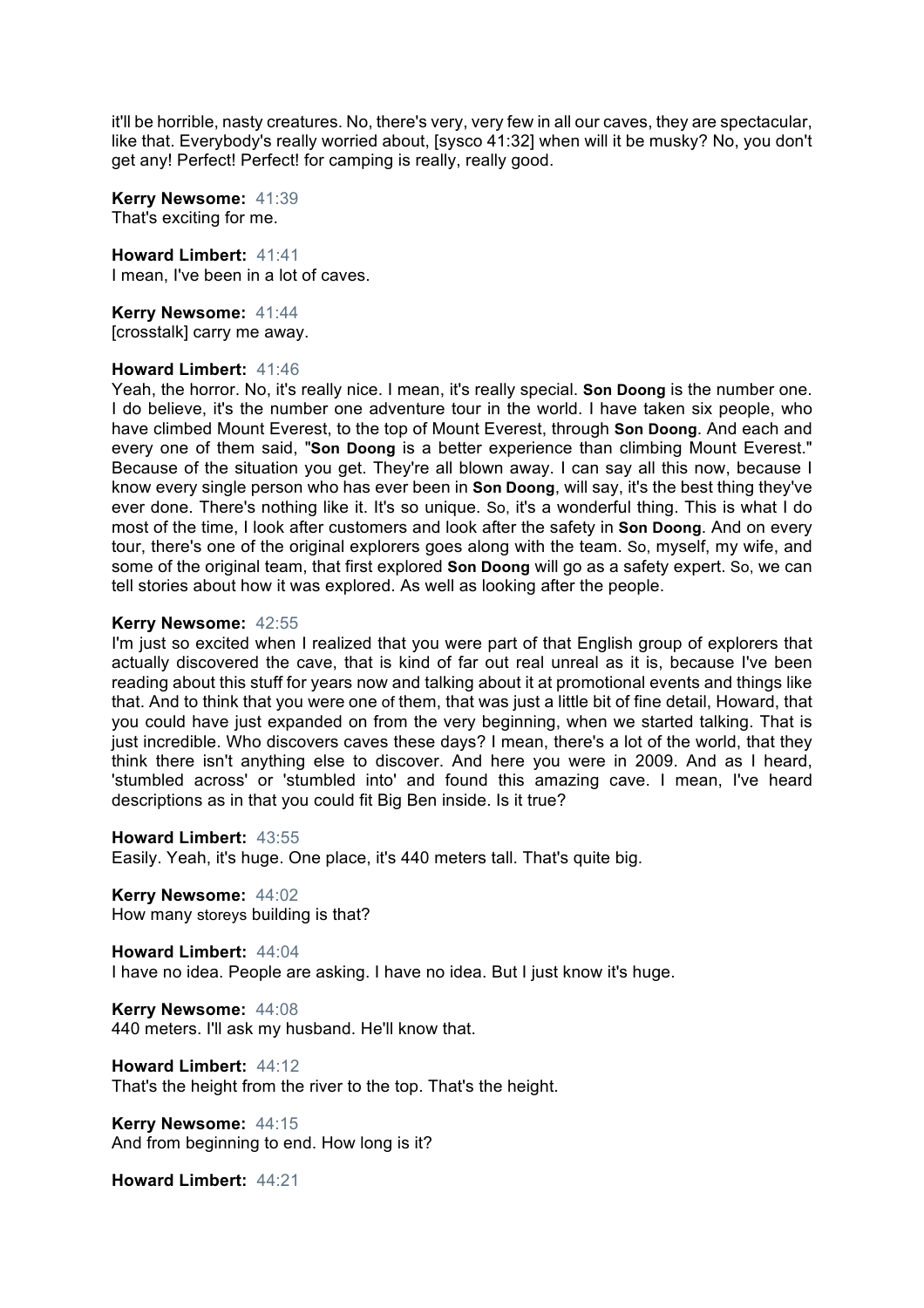The whole cave is just over nine kilometers long. And we take customers around seven kilometers of that cave. We don't do all the little side passages. We do the main huge, impressive part of the cave. There's a lot of variety. It's not just a- it's not a walk in the park in **Son Doong**. Because it is [crosstalk].

#### **Kerry Newsome:** 44:40

No, so what's that level of difficulty?

#### **Howard Limbert:** 44:43

That's our highest level of difficulty. The highest we do, because these technical sections, there's a descent of 80 meters, that's quite steep. And then there's an ascent of 95 meters. So, using technical equipment, you are totally safe, you're on lifelines, I'll stay all the time. But you've got to put a bit of effort in yourself. It's nice if customer does a little bit effort, and we don't have to pull them all the way up these climbs, and people like it as a challenge, so we do help them. But we like them to [crosstalk].

#### **Kerry Newsome:** 45:17

I bet; they find a few muscles they didn't know they had.

#### **Howard Limbert:** 45:20

Yeah, yeah, they ache a little bit afterwards in places, they use different muscles in caving. And it's not all big and walking. Some of it is smaller, where you have to go through a little climb, and you do a lot of up and down. It's not flat. There's a lot of up and down and rocky terrain. And it helps if you've got a little bit of sense of balance. If you got [crosstalk] it's good.

#### **Kerry Newsome:** 45:44

Yes, yeah, actually, balance was one of the key things that Ben Mitchell mentioned to me, he says, his mother has done it.

# **Howard Limbert:** 45:52

She did. Yeah.

# **Kerry Newsome:** 45:53

Yeah, and he said that, she struggled a little bit, but he said, for the most part, her feedback to him was, "You've got to have good balance." Like if you get- Yeah, so, no middle ear problems or anything on the day?

#### **Howard Limbert:** 46:09

No, no, it helps, not to have that. I mean, what we find is, small people do better than tall people, because they've got a lower center of gravity. So Vietnamese, well, they are remarkably good at balance.

#### **Kerry Newsome:** 46:22

I'd fit in with Vietnamese really well, I'm only 5ft 1.

#### **Howard Limbert:** 46:25

It's really easy. If you're small. I mean, I'm sorry, it does help. It does help being smaller.

#### **Kerry Newsome:** 46:30

I can understand the revelation that you would get, like the adrenaline, and all of that, and experience like this would give you. So, I hope I'm transferring that through this podcast, because I think that would be- that would last for ages after you finished it that, you would just be so high from it.

# **Howard Limbert:** 46:53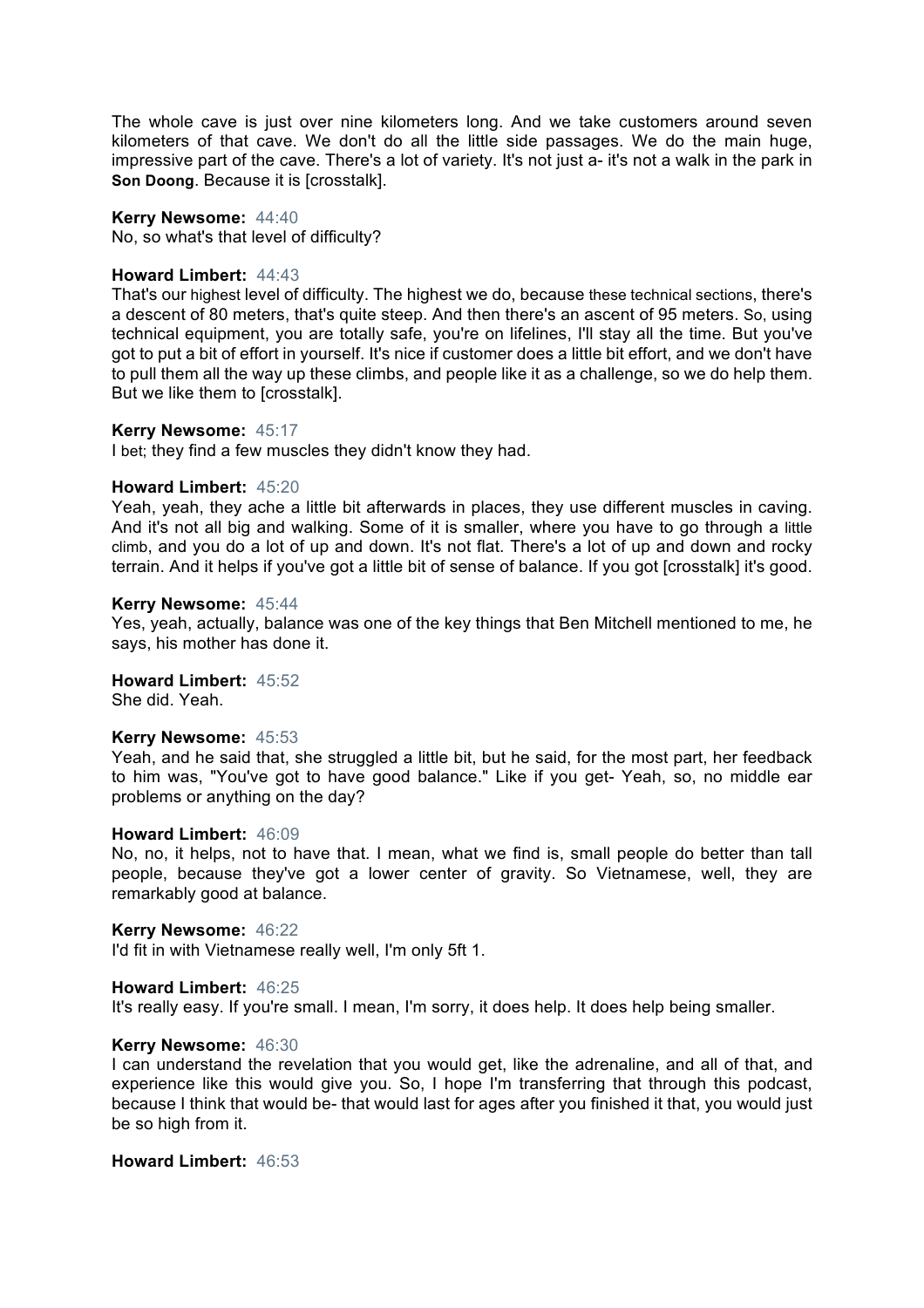Well, all the caves in **Phong Nha** are all big. There are no small caves. They're all large, large cave. So, there's no claustrophobic problems and things like that. It's in a different scale, the place has got the largest caves in the world. It's the number one caving area in the world.

# **Kerry Newsome:** 47:11

A few final facts from Howard, as we wrap up the show and finishing off with the **Son Doong** cave itself, a little bit of insight, also into just how tourism is working in the area in a very positive way, just the impact that **Oxalis**, as the main tour company to be running these tours. In fact, you cannot do **Son Doong** with any other company other than **Oxalis**. So, while you may think that this show is actually an **Oxalis** advertisement, it's not. But I feel very lucky, very privileged to have Howard on as part of the expedition team that did discover **Son Doong**. And give us the insights into the tours that **Oxalis** run. Let's get back to Howard, now as he concludes our episode on the **Phong Nha** caves.

#### **Howard Limbert:** 48:12

**Son Doong** is the most important part of it, it's very limited the number of people, it's a rule, a requirement. We're only allowed maximum, a 1000 people in a year. And the group size is maximum of 10. That goes into, that's only 100 tours in a year. And you've got to book ahead, it's not something that you will be able to come along at the last minute.

#### **Kerry Newsome:** 48:38

How far in advance? I heard at one point; you have to book a year in advance.

#### **Howard Limbert:** 48:43

Sometimes up to a year in advance, like I know next year will be sold out up until at least June. So, we'll have a few places, a few maybe 100 places left June, July and August. But a lot of people then will book the following year. Because this is something that they'll sort the holiday around. It's so special, so unique. They will book in advance this particular tour, and then they'll sort the rest of the holiday around it. Most of our four-day tour people do that. And you've got to do it in **Son Doong**, because very limited people are allowed to go in, it's for conservation and protection of the caves.

# **Kerry Newsome:** 49:23

For sure. Okay, so in the four-day package, we've got one other tour, that you offer.

#### **Howard Limbert:** 49:29

Well, we have at the moment, but I'm going to tell you about a new tour as well. But the other four-day tour that we run, maybe two or three times a week, is what we call the **Tu Lan** fourday tour. This covers all the caves in **Tu Lan** and all **Hang Tien** caves together. It's a physically tough tour and people must have a good degree of fitness. This does involve abseiling if they wish into a river, swimming in caves, dry caves. In fact, everything is involved in this tour. It's a really, really great tour is this, and we run it from January to the end of August. It's again- it's popular because it's a four-day tour, we find in post-COVID, most people want to spend a long time, rather than just the odd day, if the traveling all this distance, they want to spend a long time in the area,

#### 50:28

It's a great choice, **Tu Lan** and obviously, it's a lot cheaper than **Son Doong**, you see numerous caves, I think, it'd be the region of 10, 12 calves are completely different, magic campsite. But it is tough. It's not for everybody. It is a little bit tough. And it's probably more popular with a slightly younger people, because of the lack a little bit of a challenge. So maybe it's slightly younger, we still get people up to 60 doing it, but it is a little bit of a tough toll. And I would expect people to have some degree of fitness, you've got to have done something you've got to done quite a bit of trekking before you go on this particular tour. And the last of our tours is not up and running at the moment. But it will be end of February, March. And this is a--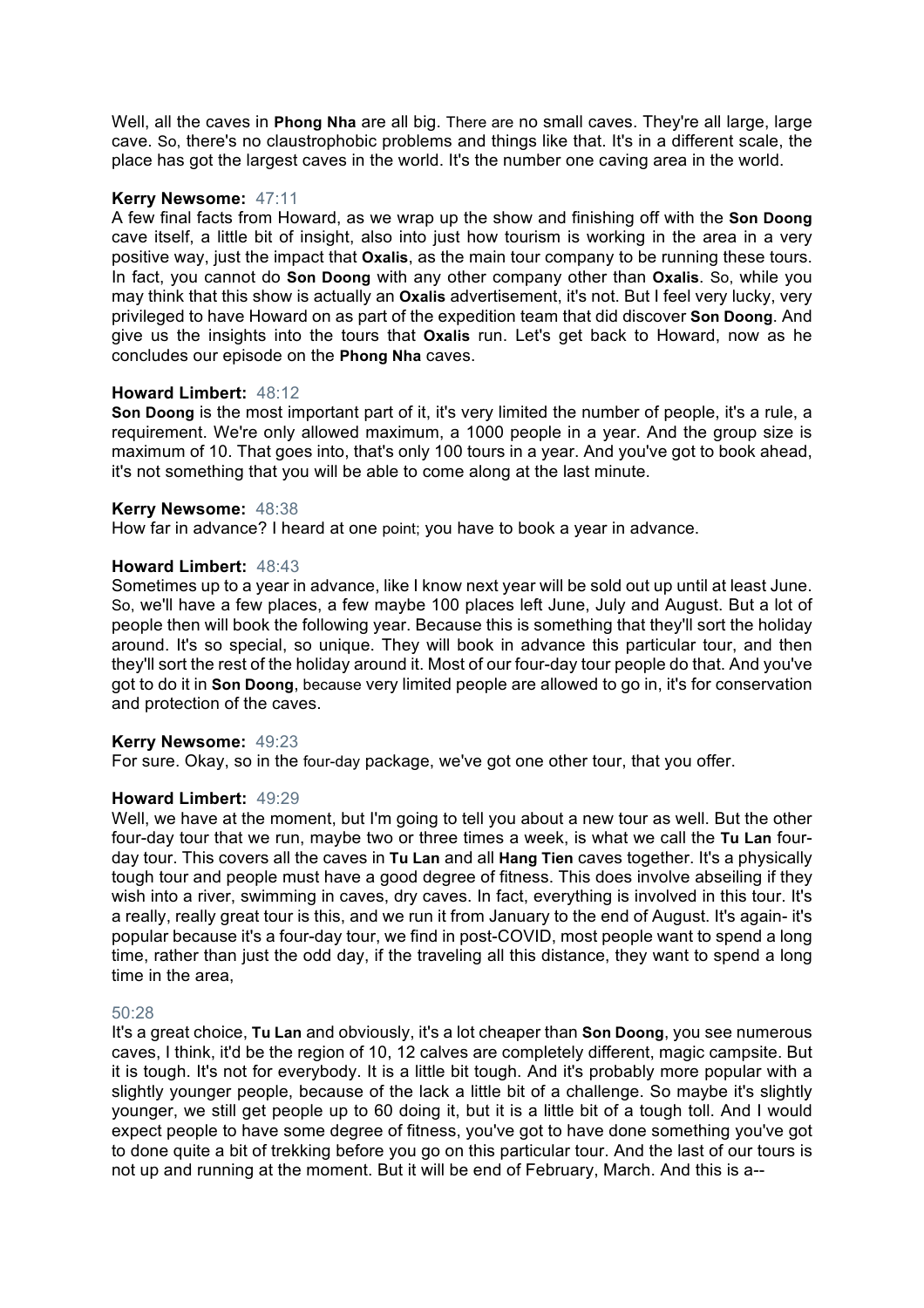# 51:21

22, yeah, I lost track of tours and years with COVID. Yeah, this is going to be called **Hang Ba**. Now this tour is going to involve six caves, that nobody has been in. But the original explorers, who I was in 1994. I was fortunate to discover these caves, and they were really remote in 1994. Nowadays, it's possible to get into this area with a four- or five-hour jungle walk. Now this may be not for you. Because there will be leeches on the way, leeches++. But leeches don't cause any problems. But it's quite difficult walk-in and walk-out. But the caves are outrageously spectacular. They're massive. They're so unique and nobody's ever visited these caves. Photography will be tremendous. We'll get sunbeam in certain gifts, which is very, very nice to stand in a sunbeam in a certain cave.

**Kerry Newsome:** 51:22 22.

#### **Howard Limbert:** 52:34

Again, lots of swimming, swimming in the beautiful valleys, campsite, specky, really specky campsites, next to beaches. And again, we do have paddleboard, so people can use paddle boards at the campsite and in certain parts of the caves. You cannot do nothing before you do, you should be able to do a few treks, we advise people to have done some trekking, hopefully multi-day trekking. So, if you've done that, you'll be fine. I think this was the most popular tour after **Son Doong**. I think it's fabulous city position. I know this area quite well. And it is really unique, there will be a lot of wildlife because it's deep into the jungle. So, there's good chance to scene monkeys and things like that in this area. We see them also at **Son Doong**, but I think also in this area, we'll see monkeys because it is quite remote. So, I've got a great hope for this tour. And I'll be amazed if-- when people go on the tour, they don't come out and are blown away by it. Really blown away.

#### **Kerry Newsome:** 53:43

So, this is going to be brand new. So, this is for February, March 22.

#### **Howard Limbert:** 53:49

Yeah, I've got to get back to Vietnam and get in the jungle and set it all up. We've got a good idea. We've done a bit of work last year. But it's a rainy season at the moment. So, we cannot get into the jungle. But soon as a rainy season is over. By the end of November, we will go in, set the camp, set up the area and work out a proper four-day tour for people, which I guarantee will be spectacular. And people are already asking about. Because many people now, even though we've got lots and lots of tours, especially Vietnamese have done all our tour. And they've done them twice. And now they said, "Can you give us another tour?" And they always want to come back to **Oxalis**, because it's quite good, they look after people, and they really like it.

#### 54:36

So, this is our new tour, that we're hoping to-- Well, we've got permission from the parks and the authorities to start a new tour. We just need to actually set it up and sort out the finer points of exactly where the campsites are going to be, and the exact route through the jungle. People talk about tourism, and they always feel that it's detrimental. But what we've seen with the tours that we run, because of tourism, there is a lot more wildlife. So, tourism has helped conservation. Now that's really unusual. And the reason is that we employ, the people are used to the illegal activities, simple as that. So, we employ the best jungle man.

#### 55:27

The people who used to go out, into the jungle collecting animals, collecting the rare wood, they're all employed by **Oxalis** now, because we decided, we wanted the best people. And these are the best people in the jungle for carrying and looking after people. And it's made a